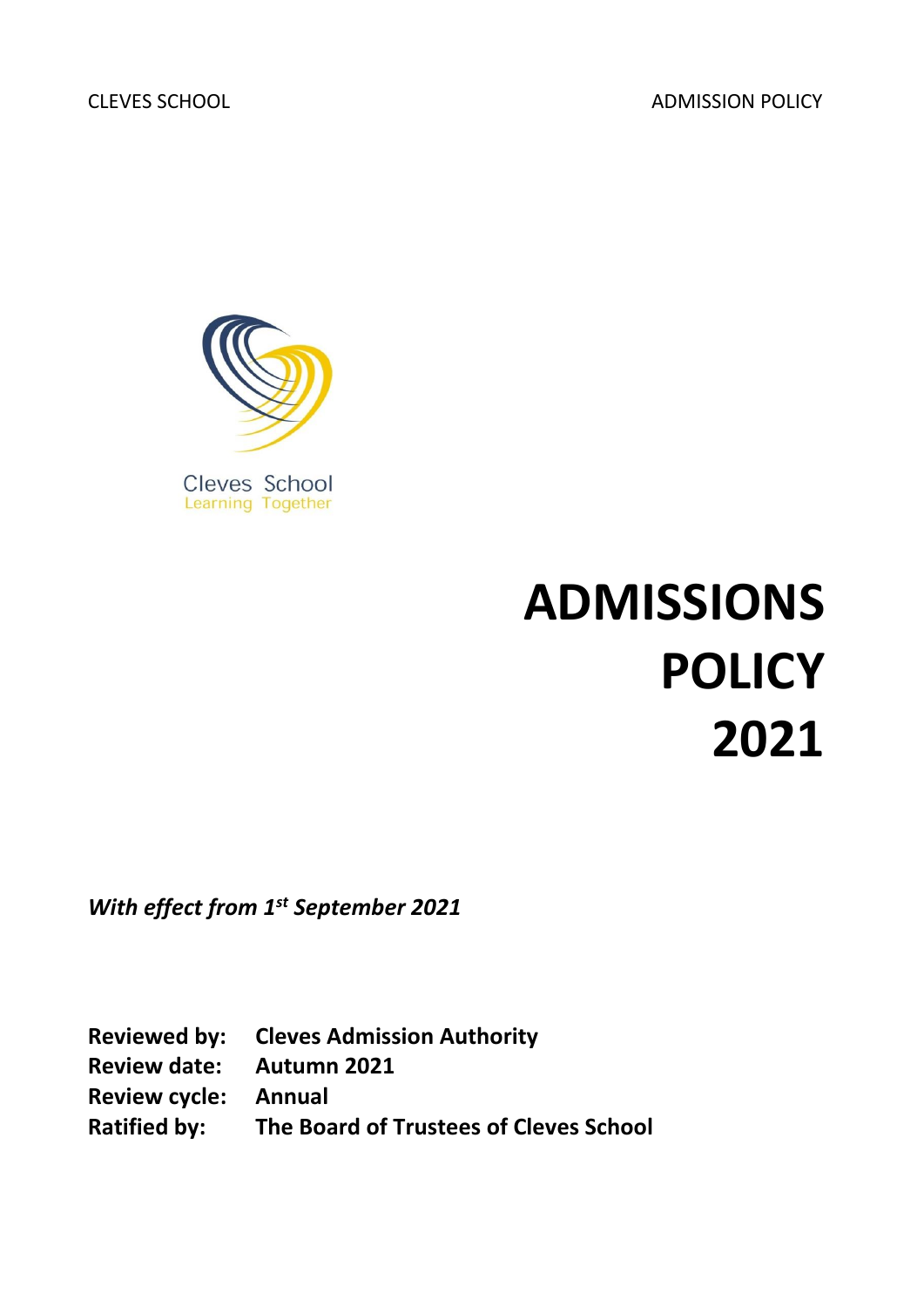# **Overview**

Cleves School is a co-educational Junior Academy. The Trustees of Cleves School as the Admissions Authority are responsible for determining the Admission Arrangements and for setting the Published Admission Number (PAN) for entry to Year 3 in September. For September 2021 the PAN will be 180. Cleves School operates its Admission Arrangements within the Equal Preference Scheme and Co-ordinated Admissions Scheme (see notes) as published by the Department for Education. Trustees will give full regard to the Schools Admissions Code 2021, the School Standards and Framework Act 1998 and the Equality Act 2010.

## **Applications**

Applications will be accepted without reference to ability or aptitude within the application window designated by the Department for Education. Parents should make an application on line or as a hard copy and return their application to the address shown on the form by the appropriate deadline, which for entry in September 2021 will be 15 January 2021. If there is any doubt as to the validity of an application Cleves will use a variety of methods to clarify the situation, including checking the addresses of all applicants likely to be offered a place. Trustees reserve the right to withdraw the offer of a place if an application has been made which is fraudulent or intentionally misleading and which has effectively denied a place to another child.

## **Late Applications**

Applications received after the published closing date (where it is reasonable that a parent could have submitted an on-time application) will not be processed until all on-time applications have been processed. Should places be available then late applications will be considered by the Admissions Authority and admission criteria applied.

#### **In-Year Applications**

Parents can apply for a place at Cleves at any time by following the process set out on the school's web site. Applications will be considered by the Admissions Authority against the school's admission criteria and parents will be notified of the result in writing within 15 school days of receipt.

#### **Children with an Education, Health and Care Plan**

All children whose Education, Health and Care Plan (EHCP) names Cleves must be admitted. These children are offered places under a separate procedure – parents should contact their case officer for further information.

#### **Applications for Children Outside of their Chronological Year Group**

Applicants may choose to seek a place outside their child's chronological (correct) year group. Decisions will be made on the basis of the circumstances of each case and what is in the best interests of the child concerned.

Applicants who are applying for their child to have a decelerated entry to school, i.e. to start later than other children in their chronological age group, must initially apply for a school place in accordance with the deadlines that apply for their child's chronological age. If, in liaison with the headteacher, trustees agree for the child to have a decelerated entry to the school the place cannot be deferred and instead the applicant will be invited to apply again in the following year.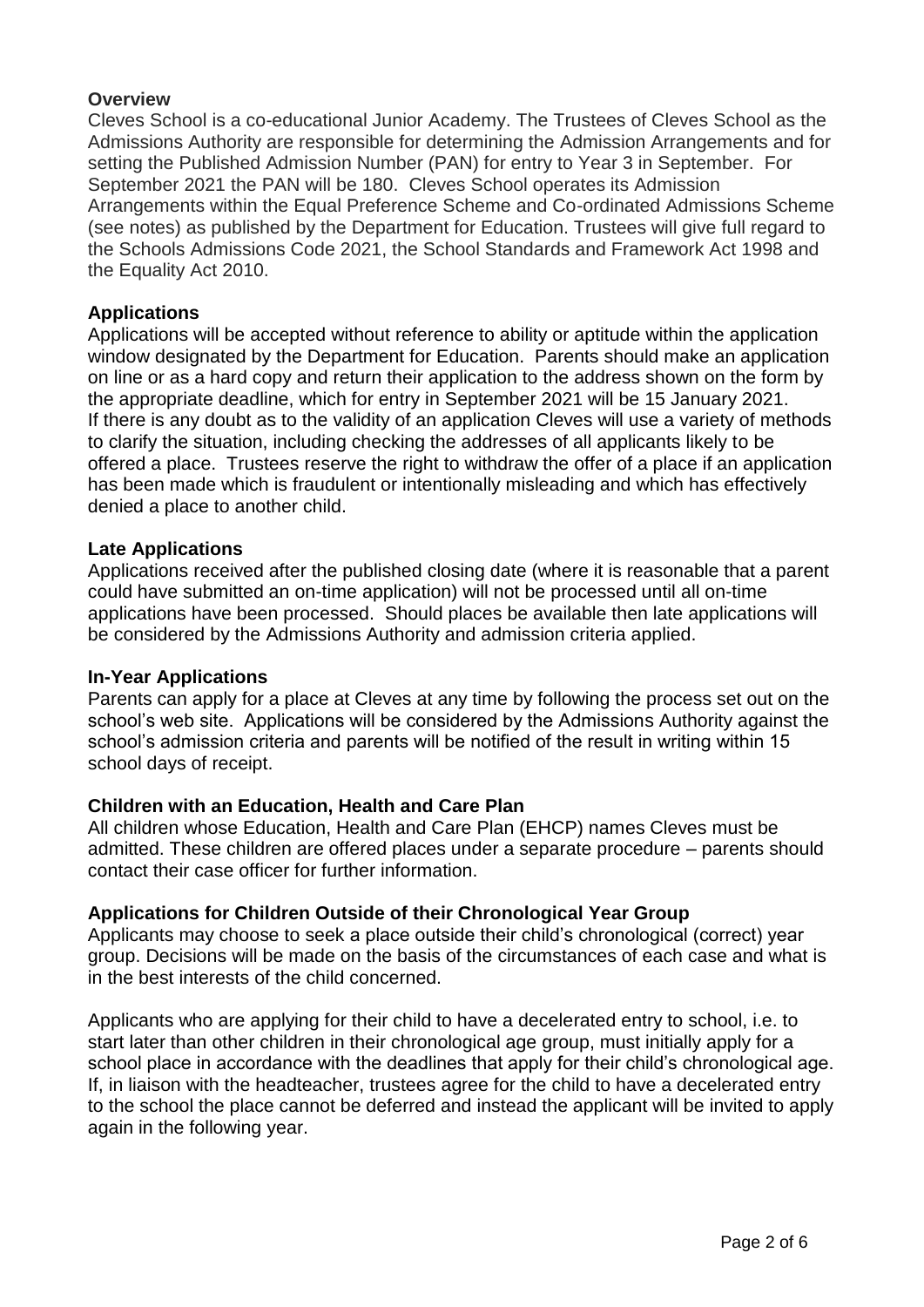Applicants who are applying for their child to have an accelerated entry to school, i.e. to start earlier than other children in their chronological age group, must initially apply for a school place at the same time as other families are applying for that cohort. If, in liaison with the headteacher, trustees agree for the child to have an accelerated entry to the school, the application will be processed. If trustees agree that there is a case for a child to be admitted out of year and the school is oversubscribed then the child's application will be assessed against the over subscription criteria that apply to all applicants, as set out below. If trustees do not agree that the child can have accelerated entry to the school, the applicant will be invited to apply again in the following year for the correct cohort.

Applicants must state clearly why they feel admission to a different year group is in the child's best interest and provide what evidence they have to support this. More information on educating children out of their chronological year group and the process for making such requests is available at www.surreycc.gov.uk/admissions.

# **Offer of places**

Places will be offered in accordance with the co-ordinated offer scheme at a date designated by the Department for Education. The national offer date is 16 April, other than where this date falls on a weekend or public holiday in which case it will be the next working day.

# **Oversubscription Criteria**

Where applications for admission exceed the number of places available, the following criteria will be applied in the order set out below:

# **1. Looked after and previously looked after children**

A 'looked after child' or a child who was previously looked after but immediately after being looked after became subject to an adoption, child arrangements, or special guardianship order including those who appear to Trustees from evidence provided to have been in state care outside of England and ceased to be in state care as a result of being adopted or in special guardianship. A looked after child is a child who is (a) in the care of a local authority, or (b) being provided with accommodation by a local authority in the exercise of their social services functions (see the definition in Section 22(1) of the Children Act 1989).

# **2. Exceptional Circumstances**

These are children with serious medical conditions and children with sensitive family circumstances, when it would be detrimental for them to attend any other school. Documentary evidence from a Consultant Doctor or appropriate support services e.g. Social Services is required at the time of application setting out why Cleves is the most suitable school and difficulties caused if the child has to attend another school. This information will be assessed by the Trustees, and specialist advice taken where appropriate. Please note that a letter from a General Practitioner will not normally suffice. All schools support children with the more common medical conditions such as asthma, nut allergies and stress/anxiety related symptoms. Additionally, transport and childcare arrangements are not normally considered grounds for priority admission.

#### **3. Children of staff**

Where any member of staff has been employed at Cleves for 2 years prior to the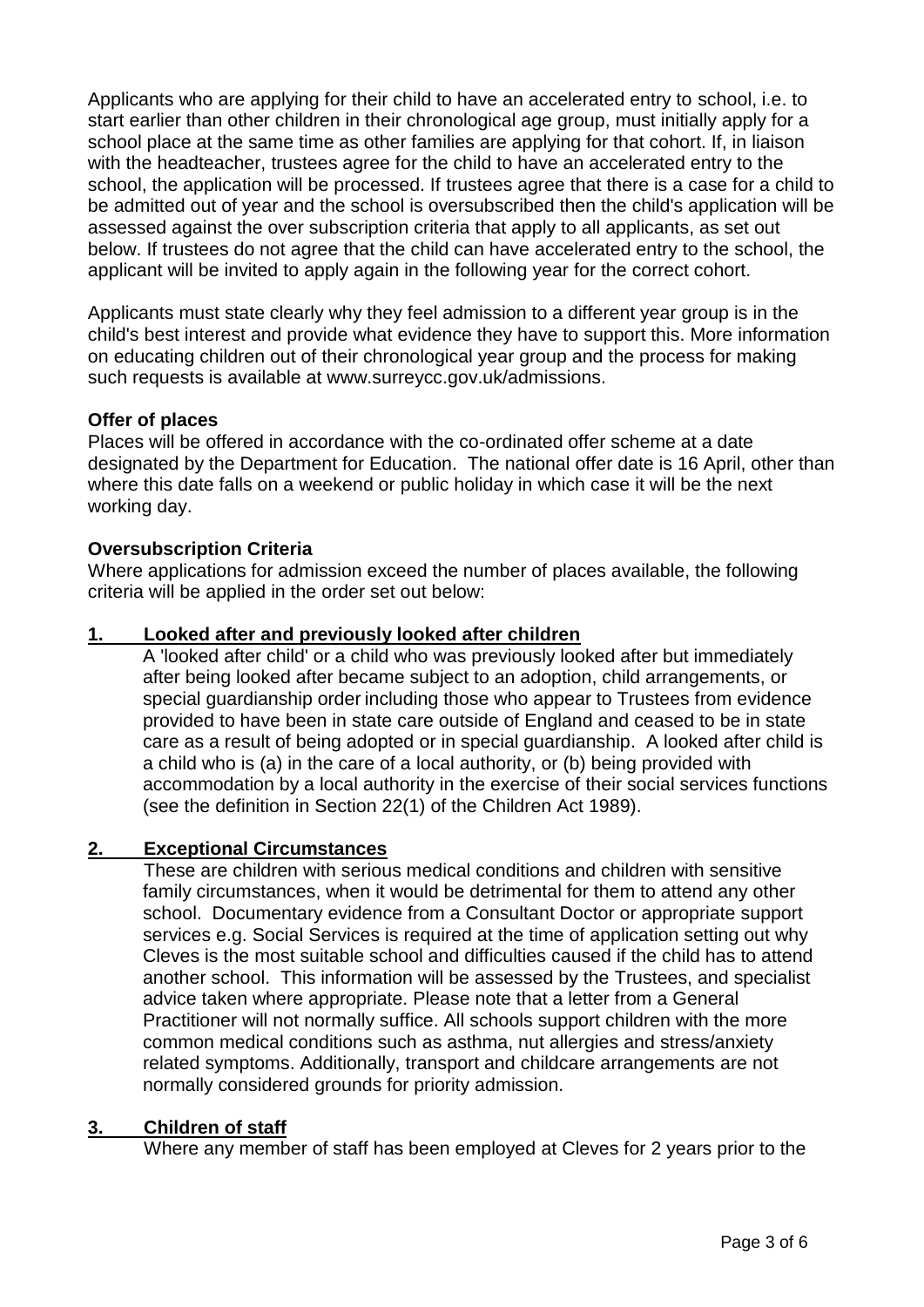time of application. For normal round admissions the date that will be used to assess the length of time that a member of staff has been employed will be the closing date for applications (usually 15 January). For In year applications the date that will be used will be the date that the application is made. Staff applying under this criterion will be required to complete a Supplementary Information Form.

If a member of staff is recruited to fill a vacant post for which there is a demonstrable skill shortage, then their child will be ranked under this criterion immediately.

## **4. Feeder Schools**

Children attending Oatlands and Manby Lodge Infant Schools

## **5. Sibling**

A child will be given sibling priority if they have a sibling attending Cleves school at their start date. (See definition A for 'sibling')

## **6. Any other applicants**

If the number of children who qualify under any criterion is greater than the number of places remaining available at the school, any remaining places will be offered to children who meet the criterion on the basis of proximity to the School. The distance is measured in a straight line from pupil's permanent home address **(**see definition B below), as set by Surrey County Council Admission and Transport team's geographical information system, to the main pedestrian gate opposite Reception. The address used will be that at the closing date of application unless a change of address for good reason has been accepted by Cleves' trustees.

#### **Waiting Lists**

Where there are more applicants than places available, waiting lists will operate for each year group prioritised as set out in the oversubscription criteria, without regard to the date the application was received or when a child's name was added to the list. Thus, a child added to the list may be placed above others already on it if they meet a higher criterion. Children who are not admitted as a result of oversubscription will not automatically be placed on a waiting list for Cleves School and parents must contact the Admissions Officer to apply to join the list.

All waiting lists will be cancelled at the end of each academic year and parents must reapply for in-year admission if they wish their child's name to remain on the list for the following year.

In addition, the waiting list for the initial intake to year 3 will be maintained until the 31<sup>st</sup> December 2021. After this date parents wishing their children to remain on the list must re-apply for in-year admission and feeder school status will no longer apply.

#### **Multiple Births or siblings born in the same academic year**

In the case of multiple births or siblings born in the same academic year, where children are ranked consecutively in their order of priority for a place and there are not sufficient vacancies remaining for each of them then the child(ren) to be offered the last remaining place(s) will be determined by their ranked position.

**Tie Breaker – Oversubscription Criteria**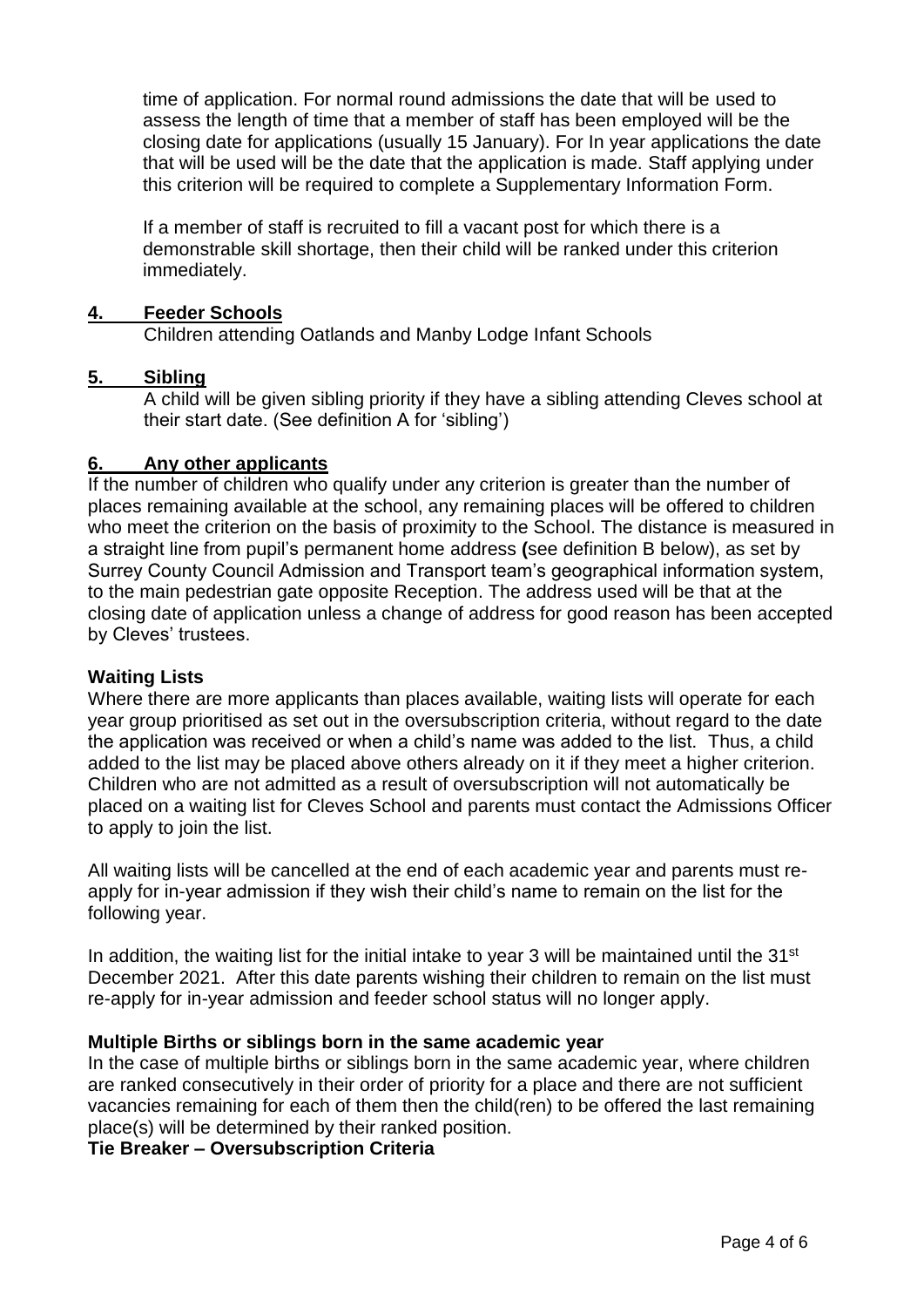In the case of a tie-break situation in oversubscription categories priority will be awarded to those whose permanent home address is nearest the school. The distance is measured in a straight line from the main entrance of the child's home to the main pedestrian gate opposite Reception. Calculations are made by using Surrey County Council Admission and Transport team's geographical information system. If a situation arises where two or more pupils still share priority for a place, e.g. where they live equidistant from the school, random allocation will be used as a tie-break to decide who has the higher priority for admission.

# **Appeals**

Trustees will make arrangements to enable a child's parents to appeal to an Independent Appeal Panel against any decision to refuse a child admission to the school. A successful appeal takes priority over other criteria.

# **Transfer/applications at other ages – In year Applications**

In year applications must be made via Surrey County Council. Should a place become available for a pupil to join the school at a time other than when transferring from infant school, Trustees will apply the oversubscription criteria listed above.

# **Definitions**

- A. Sibling A sibling will be considered to be:
- a brother or sister with the same parents, whether living at the same address or not;
- a half-brother or half-sister or a step-brother or step-sister living as part of the same family unit at the same address Monday to Friday;
- an adopted or fostered brother or sister living as part of the same family unit at the same address Monday to Friday.
- B. Permanent home address (1) For children with formal joint custody arrangements, the 'permanent home address' will be the address where the pupil spends the majority of time. If the child lives at two different addresses during the week with adults who have parental responsibility, the address where the child spends the majority of school nights will be used. Proof of such situations will be requested.

Permanent home address (2) – For all other children 'permanent home address' does not include properties secured on short-term tenancies in order to gain an advantage when seeking admission to Cleves. It also does not include addresses of any business, friends, or child-minders and must be the child's normal place of residence. It also excludes any relative's address unless the child lives at that address as their normal place of residence. If the property is leased/rented by the child's parents/guardians then the written agreement must not ordinarily be less than twelve months duration at the time of application. Documentary evidence of ownership or rental/lease agreement may be required together with proof of actual permanent residence at the property concerned.

We will not generally accept a temporary address if the main carer of the child still possesses or rents a property that has previously been used as a home address, nor will we accept a temporary address if we believe it has been used solely or mainly to obtain a school place when an alternative address is still available to that child.